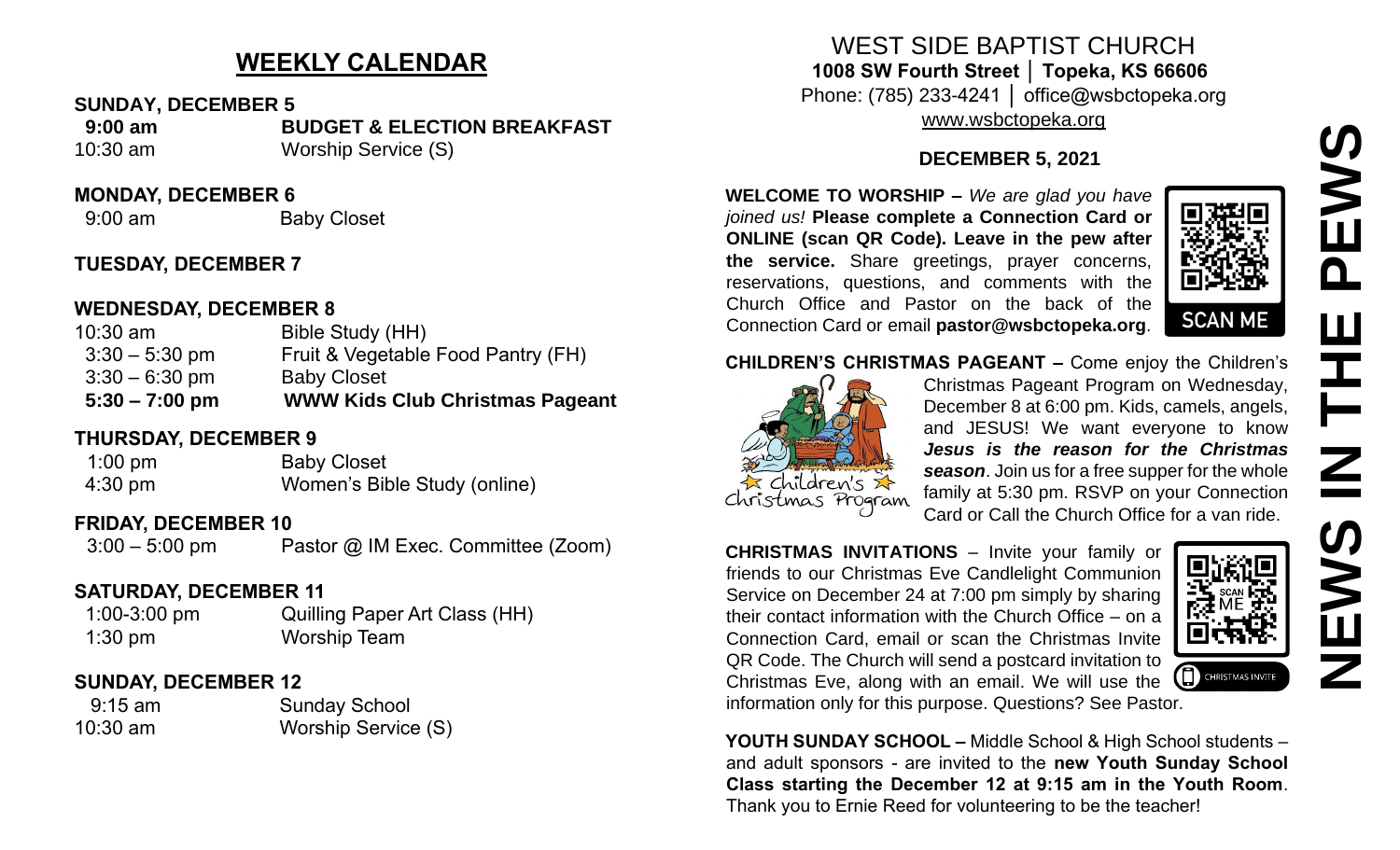**ANNUAL REPORTS –** It is that time again for all the Council members to start thinking of what you want in your report. Please submit your report to Lynda [\(office@wsbctopeka.org\)](mailto:office@wsbctopeka.org) by Tuesday, January 18. The **Annual Meeting and Potluck Luncheon will be held on Sunday, January 30 at 12:00 pm, downstairs in Fellowship Hall.**  See Pat Carpenter for more information and agenda items. **ANNUAL Annual reports will be distributed prior to the meeting.**

**REPORTS** 

**BABY CLOSET CARE PACKAGES -** The volunteers in the Baby Closet are busy putting out the winter clothing for the children and packing away summer clothes. It is time to prepare for the **personal care Christmas bag** given out to Baby Closet families in December. We are asking for donations from our

church to help fill these bags. These bags are filled with personal care items such as **shampoo, toothbrushes and toothpaste, lotion, body wash, razors, Band-Aids, and miscellaneous items.** Thanks to all for your support of the Baby Closet.

**BIBLE STUDIES & SMALL GROUPS – Join a Bible Study or** Small Group by **Scanning the QR code** or visit the church website at **www.wsbctopeka.org**. Classes are free and taught by gifted leaders and teachers for adults, beginners, and women.





**GRADUATION PARTY –** Ashley and Colleen would like to invite the congregation to Matt's graduation party **Thursday, December 16 from 5:30 pm – 7:00 pm in Holmer Hall**. Please RSVP before Dec. 9 to Ashley Smith (785) 289-3905 or Colleen Smith (785) 213-1062.

**HOLIDAY BOXES FOR MEADOWS FAMILIES -** Our Church is being asked to provide tuna, pasta sauce, and spaghetti to place in the Holiday Boxes being provided for 50 needy Meadows Elementary students and their families for Christmas. We have already collected 500+ cans of tuna, 125+ cans/jars of pasta sauce and dry pasta spaghetti. **Thank you for all your donations!** Deadline for giving is December 8. Thank you, Jack Janway, Outreach

**NEWSLETTER ARTICLES DUE –** Turn in your newsletter articles on Friday, December 17 for January publication!

**NURSERY CARE –** We thank God for every parent and child! Free nursery care with trained staff is available downstairs, as well as a child changing station. Follow the signs or ask an Usher to guide you to the Nursery.

**QUILLING PAPER ART CRAFT CLASS -** Learn the art of paper Quilling, or expand your skills, at a friendly **sixweek workshop beginning Saturday, November 13, 2021, from 1:00 pm to 3:00 pm at West Side Baptist Church**, 1008 SW. 4th St., Topeka, Kansas 66606. Deborah Edwards, a skilled quilling instructor, will teach basic skills for the holiday season for beginners and



Nursery

advanced students. Class size is limited, so register online or contact the Church Office at (785)233-4241 to register and for more details. Cost \$10.00 for basic materials and supplies. Sign up online at <https://www.signupgenius.com/go/5080e49afa82eaaf94-quilling>

**WARM CLOTHES FOR KIDS -** The Tree is almost tipping over with all the love knitted and given by our Church family! Thank you for donating warm clothes for kids at Meadows Elementary school. We have at least 75 coats, gloves, hats, scarves, socks, undergarments, and other winter items. We were able to order 36 pairs of sweatpants with the cash donations. **Deadline to donate: Wed., Dec. 8, 2021**. Donate online at https://westside-baptist-church.square.site, Venmo, or mail your donation to West Side Baptist Church, 1008 SW 4th St., Topeka, Kansas 66606.

**WWW KIDS' BIBLE CLUB ON WED.,** Bring Your Kids to **WWW Kids' Bible Club** at 5:30 pm on Dec. 8 for a free supper. Classes for children and youth start at 6:00 pm to 7:00pm. Activities include a free supper, creative Bible stories, fun games, easy-to-learn songs, and the Bible Buck store. Call if you need a ride – (785) 233-4241.